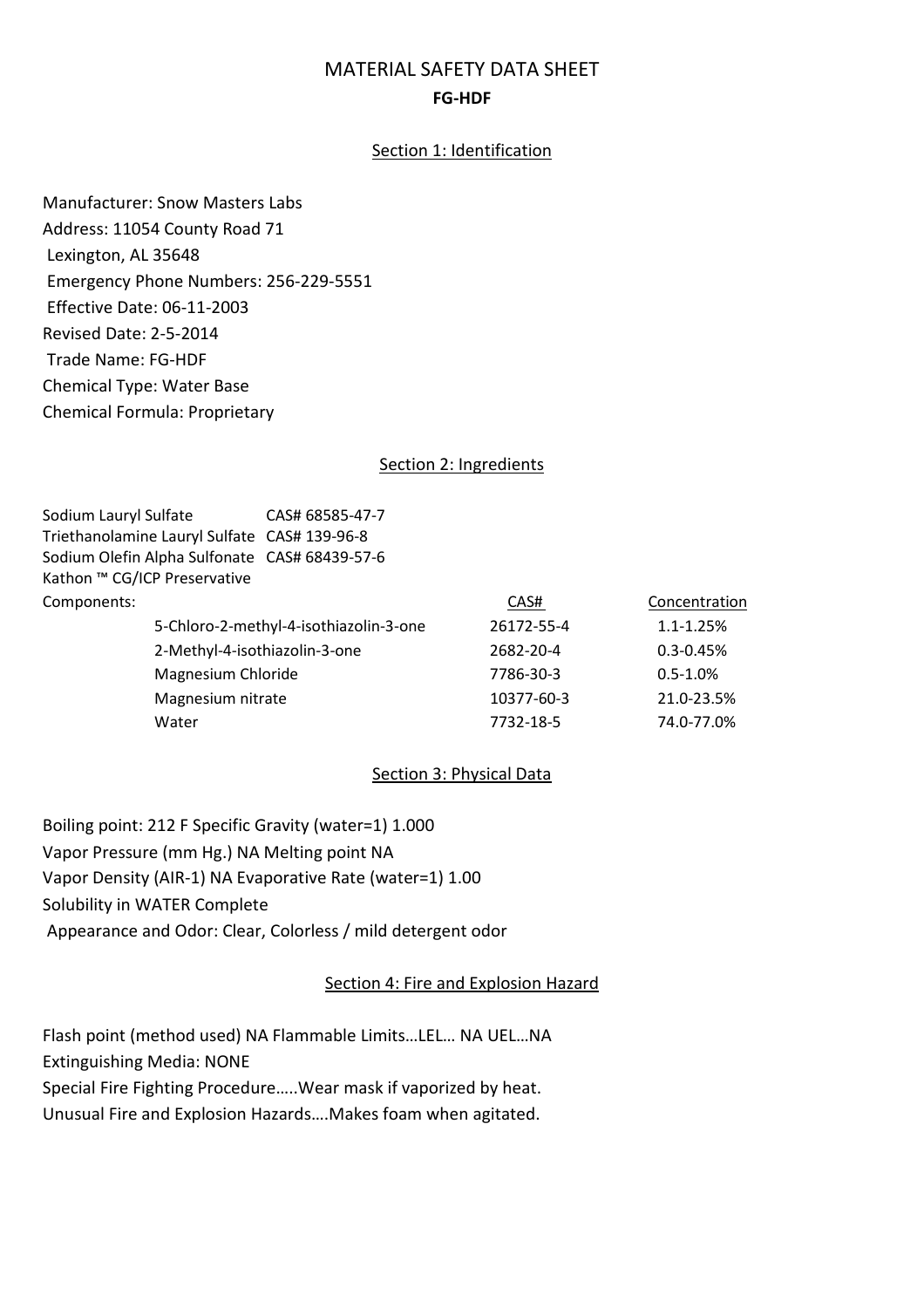### Section 5: Reactivity Data

Stability: Stable: YES Unstable: NA Conditions to Avoid: High Heat Incompatibility (materials to avoid) Acids Hazardous Decomposition or byproducts: CO, CO2 possible Hazardous Polymerization: May Occur: NA Conditions to Avoid: NA

### Section 6: Health Hazard Data

Routes of Exposure: Skin May cause slight irritation with prolonged contact.

Eye May cause irritation with prolonged contact.

Ingestion May cause slight irritation to membranes.

Inhalation Vaporized product may irritate membranes.

Health Hazards (Acute and chronic) Unknown

Effects of Overexposure May cause dryness and irritation to skin and mucous membranes.

Emergency and First Aid Procedure: External areas flush with water. Ingest of this product transferred to the mouth by fingers, etc may produce the above-mentioned effects. Swallowing larger doses may cause injury, seek medical attention. Do not induce vomiting. Drink large quantities of water.

### Section 7: Spill and Leak Procedure

Steps to be taken in case of SPILL or LEAK Contain spill area. Mop or vacuum into a proper disposal spill container.

Waste disposal Method: Dispose of According to local, state and federal waste disposal laws.

 Precautions to be taken in handling and storage: Keep from freezing. Wear protective goggles and gloves when working with prolonged skin contact.

Other Precautions: NONE

# Section 8: Control Measures

Respiratory Protection (specify Type) None, under normal use.

Ventilation: Local exhaust Normal

Protective Gloves: To prevent prolonged skin contact.

Eye Protection: Yes, for undiluted product.

Other Protective Clothing or Equipment: Apron if needed.